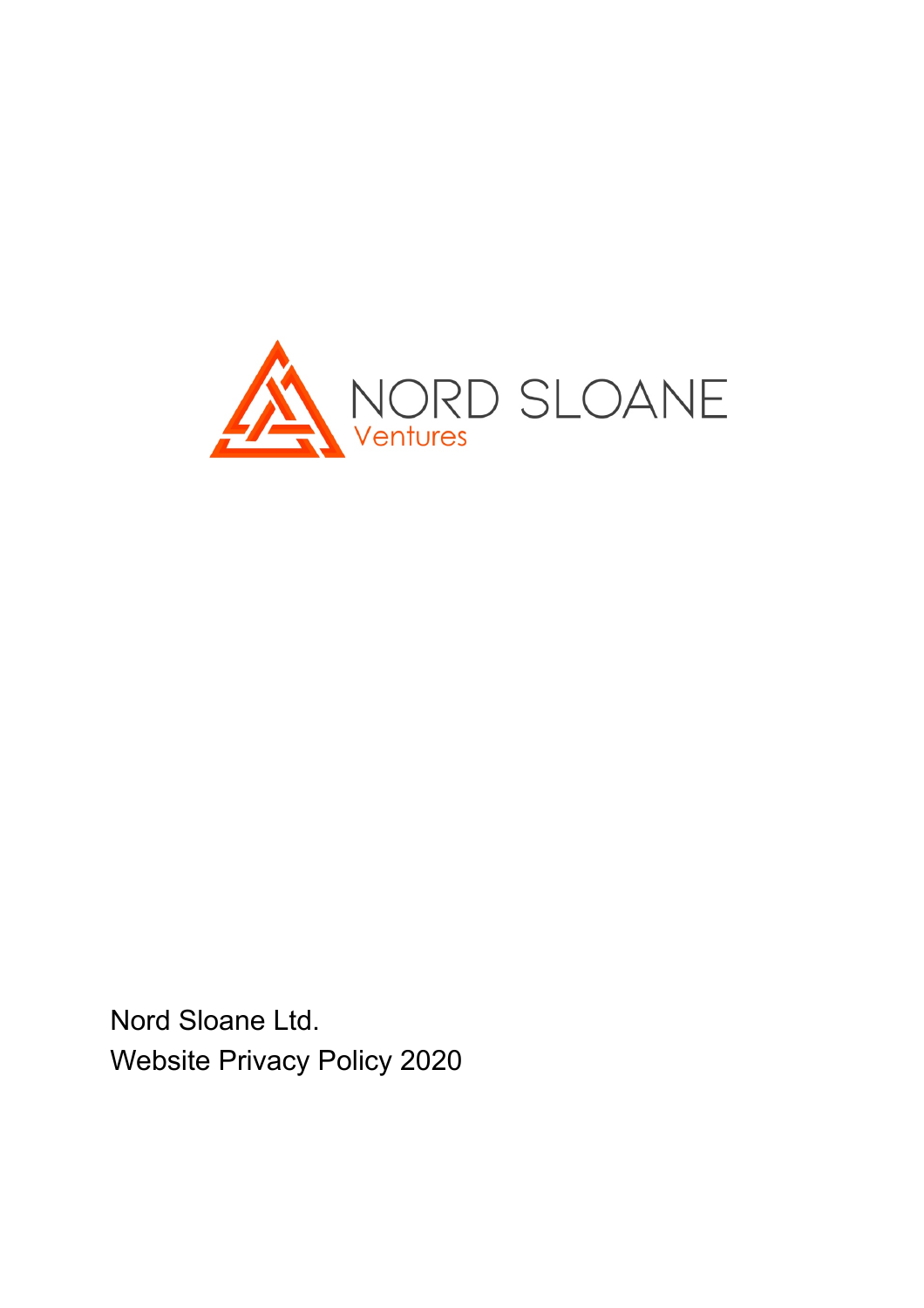#### **BACKGROUND:**

This Policy applies as between you, the User of this Web Site and Nord Sloane Venture the owner and provider of this Web Site. This Policy applies to our use of any and all Data collected by us in relation to your use of the Web Site and any Services or Systems therein.

#### **1. Important information**

- 1.1. Our website is not intended for children and we do not knowingly collect data relating to children.
- 1.2. This Privacy Policy supplements the other policies (including our terms of use (**Terms**)) and is not intended to override them.
- 1.3. Nord Sloane Venture is the controller and responsible for your personal data (**we, us or our**).
- 1.4. To assist you further in understanding this Privacy Policy, we have set out in [Part 5](#page-8-0) of Schedule 1 a glossary of terms used, examples of types of personal data we collect, how we use it, the lawful basis for processing such data and further details of your rights.
- 1.5. We have appointed a data privacy manager (**DPM**). If you have any questions about this Privacy Policy, including any requests to exercise your legal rights, please contact our DPM in writing, either:
- 1.6. By email to: [ventures@nordsloane.com](mailto:ventures@nordsloane.com)
- 1.7. You have the right to make a complaint at any time to the ICO (*www.ico.org.uk*). We would, however, appreciate the chance to deal with your concerns before you approach the ICO so please contact us in the first instance.
- 1.8. It is important that the data we hold about you is accurate and current, therefore please keep us informed of any changes to your personal data.
- 1.9. Our website may include links to third-party websites, plug-ins and applications. By clicking on these links or enabling connections you may be allowing third parties to collect or share your personal data. We have no control these third-party websites, plug in or applications and are not responsible for their privacy policies, therefore you should also read their privacy policy to understand what personal data they collect about you and how they use it.

#### **2. The data we collect about you**

- 2.1. We may collect, use, store and transfer the types of personal data about you listed in [Part 1](#page-4-0) of Schedule 1.
- 2.2. We also collect, use and share aggregated data. However, if we combine aggregated data with your personal data so that it can directly or indirectly identify you, we treat this as your personal data.
- 2.3. We do not collect any special categories of personal data or any information about criminal convictions and offences.
- 2.4. If we are required by law, or under the terms of a contract we have with you, to collect your personal data and you fail to provide it, we may not be able to enter into perform the contract with you and, we may have to cancel a product or service. We will notify you of this at the relevant time.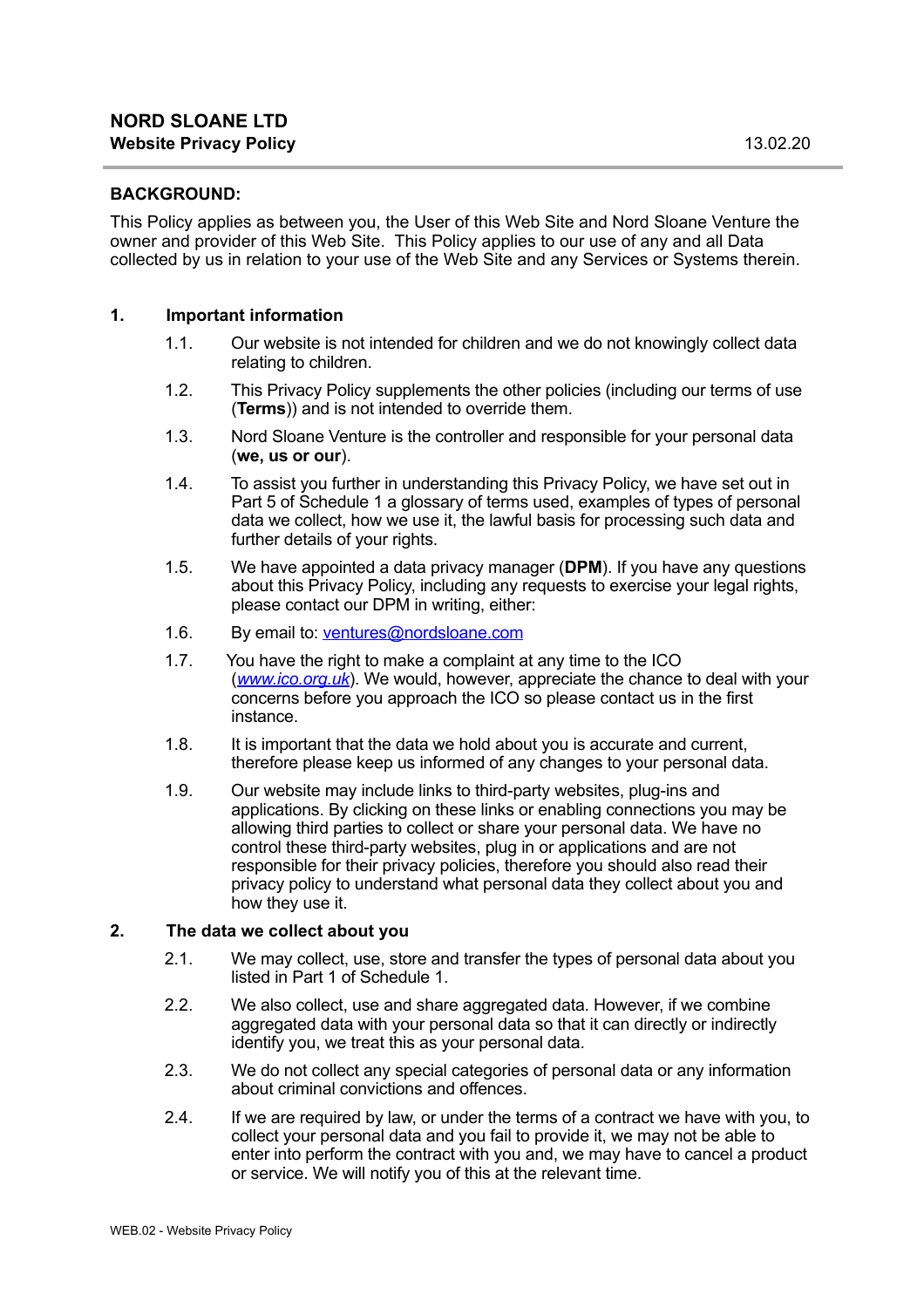#### **3. How personal data is collected**

We collect personal data in the following ways:

| <b>Direct</b><br><b>interactions</b>           | you may provide personal data when you complete online<br>forms, request products/services, subscribe to our services,<br>create a user account, join our mailing list or correspond with<br>us (by post, phone or email)                                                                                                             |
|------------------------------------------------|---------------------------------------------------------------------------------------------------------------------------------------------------------------------------------------------------------------------------------------------------------------------------------------------------------------------------------------|
| Automated<br>technology                        | we automatically collect personal data (technical and usage)<br>when you browse or interact with our website, by using<br>cookies, server logs and other similar technologies. We may<br>also receive technical data about you if you visit other websites<br>which use our cookies.                                                  |
| <b>Publicly</b><br>available<br><b>sources</b> | we may collect personal data from publicly availably sources<br>such as Companies House and the Electoral Register, credit<br>reference agencies based inside the EU and social media.                                                                                                                                                |
| <b>Third parties</b>                           | we may receive personal data from: $(a)$ analytics<br>providers based outside the EU (such as Google); (b)<br>advertising networks; and (c) search information providers<br>such as Crunchbase based outside the EU; (d) our suppliers<br>such as payment providers, delivery services, website support<br>and maintenance providers. |

#### **4. How we use your personal data**

- 4.1. We will only use your personal data when the law allows us to. Most commonly, we will use your personal data:
- 4.2. To perform the contract, we are to enter into or have entered into with you;
- 4.3. To comply with a legal obligation; and
- 4.4. Where it is necessary to carry out our legitimate interests (or those of a third party) and your interests and fundamental rights do not override those interests.
- 4.5. [Part 2](#page-4-1) of Schedule 1 sets out the lawful basis we will rely on to process your personal data.
- 4.6. We do generally only rely on consent as a legal basis for processing your personal data to send email and SMS marketing communications and you have the right to withdraw your consent at any time by contacting us. Please note that we may process your personal data for more than one lawful ground depending on the specific purpose for which we are using your information.
- 4.7. We may analyse your personal data to form a view on what products and or services we think may be of interest to you. You will only receive marketing communications from us, if you have requested information from us or purchased services from us, if you consent to marketing at the time we collect your personal data and you have not subsequently opted out or withdrawn your consent or if we have another basis to send you the marketing communications.
- 4.8. We will get your express opt-in consent before we share your personal data with any third party for marketing purposes.
- 4.9. You can opt out of email marketing by clicking the unsubscribe button within the marketing email. You can also withdraw your consent to marketing at any time by contacting our DPM.
- 4.10. Your data is share with Wix for marketing purposes. Wix does not use the data.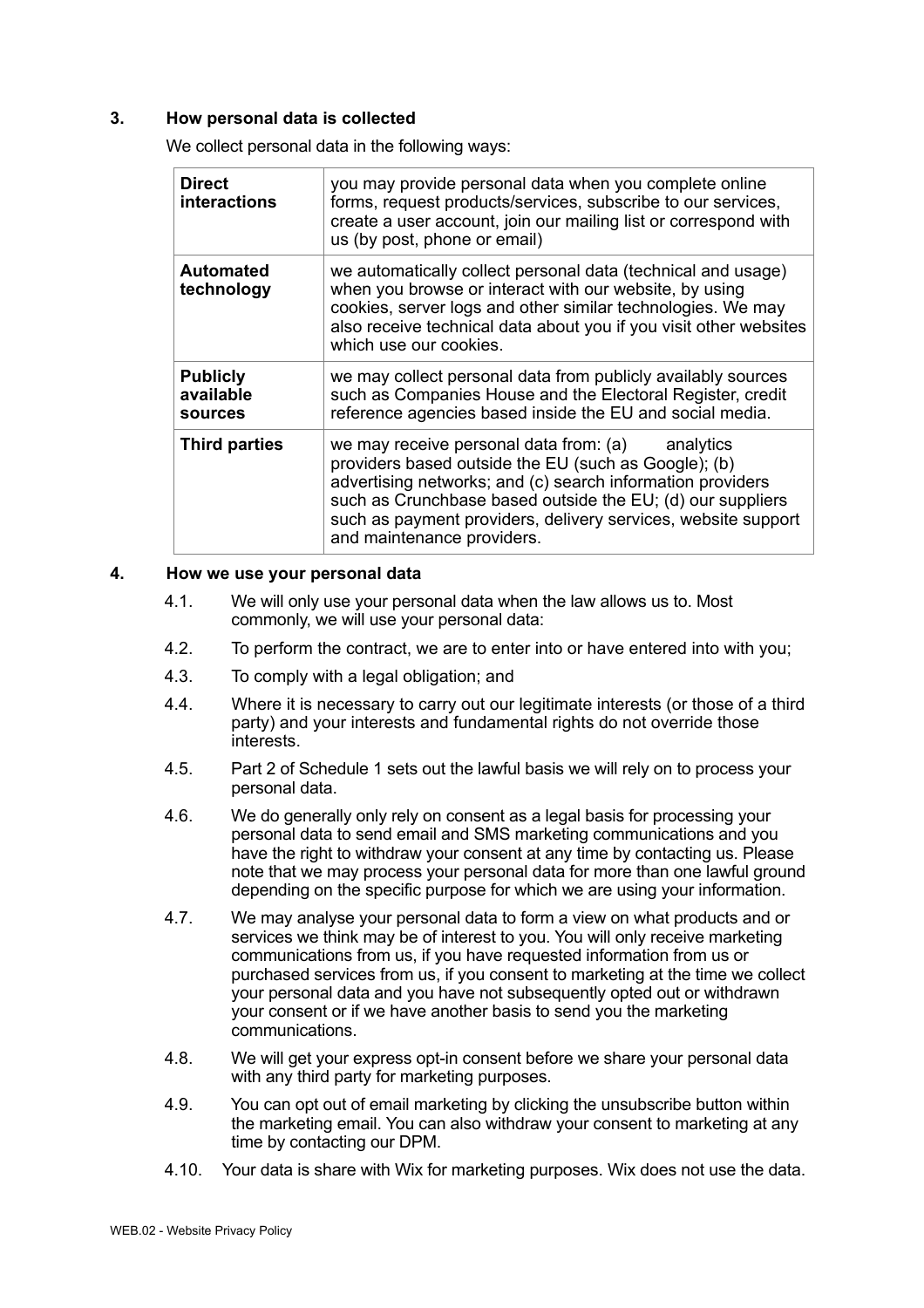Wix privacy policy:<https://www.wix.com/about/privacy>

- 4.11. Even if you opt out of receiving marketing, we may still use your personal data for other purposes provided we have a lawful basis to do so.
- 4.12. We will only use your personal data for the purpose that we originally collected it for, unless we reasonably consider that we need to use it for another reason and that reason is compatible with the original purpose.
- 4.13. If we need to use your personal data for an unrelated purpose, we will notify you and we will explain the legal basis which allows us to use your personal data in this manner.
- 4.14. We may process your personal data (without your knowledge or consent) where this is required or permitted by law.

#### **5. Disclosure of your personal data**

5.1. We may have to share your personal data with third parties further details of which are set out in [Part 4](#page-7-0) of Schedule 1. We require all third parties to respect the security of your personal data and to treat it in accordance with the law. We do not allow our third-party service providers to use your personal data for their own purposes. They can only process your personal data for specified purposes and in accordance with our instructions.

#### **6. International transfers**

- 6.1. Our staff are predominantly based in the UK, however we have consultants based worldwide. For that reason your personal data may be processed outside of the EEA.
- 6.2. Whenever we transfer your personal data out of the EEA, we ensure a similar degree of protection is afforded to it by ensuring at least one of the following safeguards is implemented:
- 6.3. We will only transfer your personal data to countries that have been deemed to provide an adequate level of protection for personal data by the European Commission.
- 6.4. We may transfer data to US based service providers under the Privacy Shield which requires them to provide similar protection to personal data shared between the Europe and the US.
- 6.5. Please contact us if you want further information on the specific mechanism used by us when transferring your personal data.

## **7. Data security**

- 7.1. We have put in place appropriate security measures to prevent your personal data from being accidentally lost, used or accessed in an unauthorised way, altered or disclosed. We also limit access to your personal data to those employees, agents, contractors and other third parties who have a business need to know and they can only process your personal data on our instructions and will be subject to a duty of confidentiality.
- 7.2. We have procedures in place to deal with any suspected personal data breach and will notify you and any applicable regulator of a breach where we are legally required to do so.

#### **8. Data retention**

- 8.1. We will only retain your personal data for as long as necessary to fulfil the purposes we collected it for, including for the purposes of satisfying any legal, accounting, or reporting requirements.
- 8.2. Details of retention periods for different aspects of your personal data are available in our retention policy which you can request from us. However, we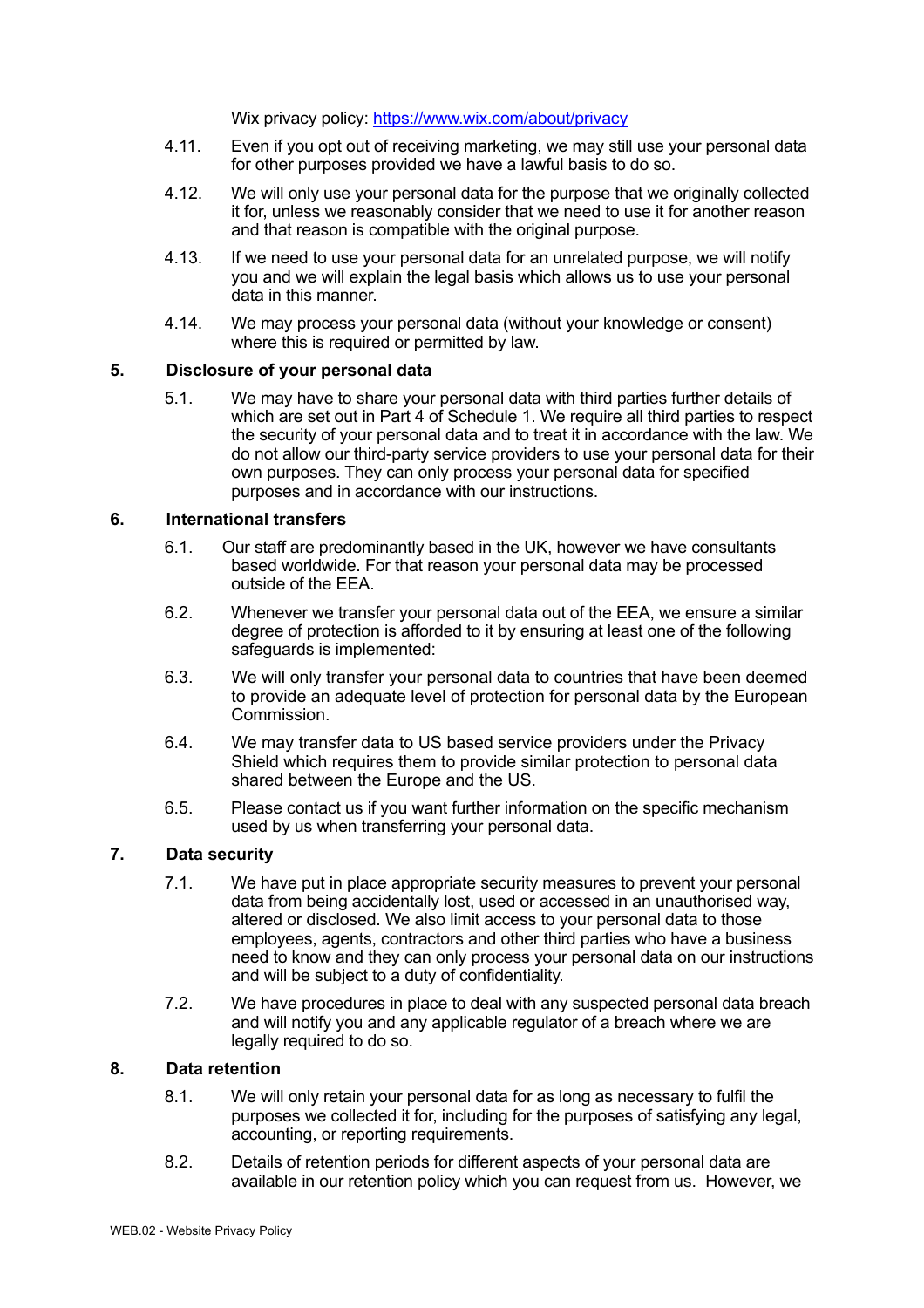are legally required to keep basic information about our customers (including contact, identity, financial and transaction data) for six years after they cease being customers, for tax purposes.

8.3. We may also anonymise your personal data (so that it can no longer be associated with you) for research or statistical purposes. We can use anonymised information indefinitely without further notice to you.

## **9. Your legal rights**

- 9.1. You have certain rights in certain circumstances under data protection law. These are set out in full in [Part 3](#page-6-0) of Schedule 1. If you wish to exercise any of your rights, please contact our DPM.
- 9.2. You will not have to pay a fee to exercise any of your rights. However, if your request is clearly unfounded, repetitive or excessive, we may charge a reasonable fee for this information or refuse to comply with your request.
- 9.3. We may request specific information from you to help us confirm your identity when you contact us and ensure. This is a security measure to ensure that personal data is not disclosed to any person who does not have the right to receive it.
- 9.4. We try to respond to all legitimate requests within one month. Occasionally it may take us longer than a month if your request is particularly complex or you have made a number of requests. In this case, we will notify you and keep you updated.

## **Schedule 1: Personal Data**

| contact data                            | billing address, delivery address, email address and telephone<br>number                                                                                                                                                                                |  |
|-----------------------------------------|---------------------------------------------------------------------------------------------------------------------------------------------------------------------------------------------------------------------------------------------------------|--|
| financial data                          | bank account and payment card details                                                                                                                                                                                                                   |  |
| identity data                           | first name, maiden name, last name, username or similar<br>identifier, title, date of birth and gender                                                                                                                                                  |  |
| marketing and<br>communicatio<br>n data | your preferences in receiving marketing from us                                                                                                                                                                                                         |  |
| profile data                            | username and password, precedent purchase or orders made<br>by you, preferences, feedback and survey responses                                                                                                                                          |  |
| technical data                          | internet protocol (IP) address, your login data, browser type and<br>version, time zone setting and location, browser plug-in types<br>and versions, operating system and platform and other<br>technology on the devices you use to access our website |  |
| transaction<br>data                     | Details about payments to and from you and other details of<br>products and services you have purchased from us                                                                                                                                         |  |

#### <span id="page-4-0"></span> **Part 1: Types of personal data**

## <span id="page-4-1"></span> **Part 2: Lawful basis for processing and processing activities**

The lawful basis upon which we may rely on to process your personal data are:

| Consent | you have given your express consent for us to process your personal |
|---------|---------------------------------------------------------------------|
|         | data for a specific purpose                                         |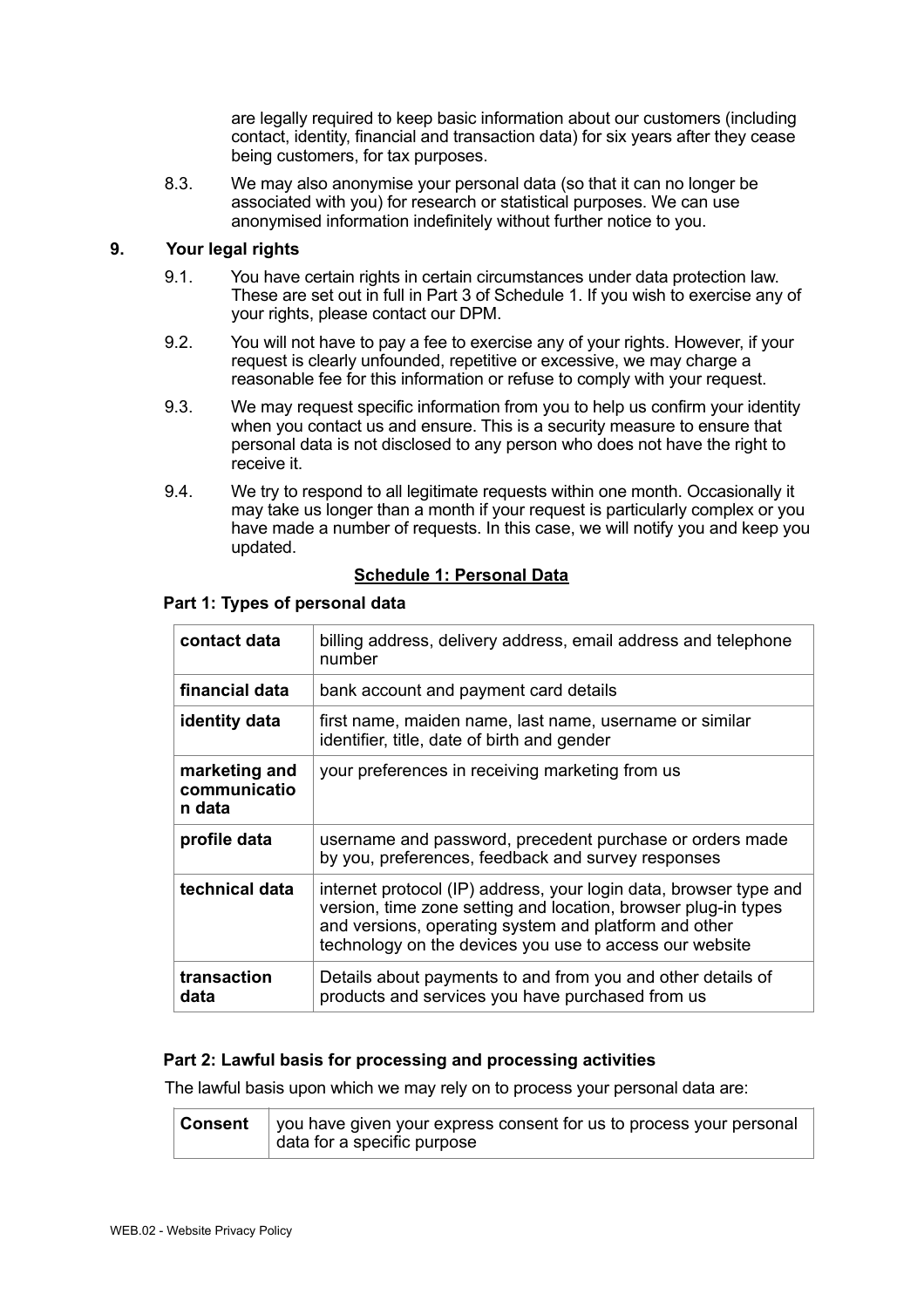| <b>Contract</b>                | the processing is necessary for us to perform our contractual<br>obligations with you under our contract, or because you have asked<br>us to take specific steps before entering into a contract with you                                                                                                                                                                             |
|--------------------------------|---------------------------------------------------------------------------------------------------------------------------------------------------------------------------------------------------------------------------------------------------------------------------------------------------------------------------------------------------------------------------------------|
| legal<br>obligation            | the processing is necessary for us to comply with legal or regulatory<br>obligation.                                                                                                                                                                                                                                                                                                  |
| legitimate<br><b>interests</b> | the processing is necessary for our or a third party's legitimate interest<br>e.g. in order for us to provide the best service to you via our website.<br>Before we process your personal data on this basis we make sure we<br>consider and balance any potential impact on you, and we will not use<br>your personal data on this basis where such impact outweighs our<br>interest |

Set out below are specific details of the processing activities we undertake with your personal data and the lawful basis for doing this.

| <b>Purpose/Activity</b>                                                                                                                                                                         | Type of data                                                                             | <b>Lawful basis for processing</b>                                                                                                                                                                                                                                                                                    |
|-------------------------------------------------------------------------------------------------------------------------------------------------------------------------------------------------|------------------------------------------------------------------------------------------|-----------------------------------------------------------------------------------------------------------------------------------------------------------------------------------------------------------------------------------------------------------------------------------------------------------------------|
| to register you as a<br>new customer                                                                                                                                                            | identity &<br>contact                                                                    | to perform our contract with you                                                                                                                                                                                                                                                                                      |
| to process and deliver<br>your order, manage<br>payments, fees and<br>charges and debt<br>recovery                                                                                              | identity, contact,<br>financial,<br>transaction and<br>marketing &<br>communication<br>S | (i) to perform our contract with you;<br>(ii) as necessary for our legitimate<br>interest in recovering debts due to us.                                                                                                                                                                                              |
| to manage our<br>relationship with you,<br>notifying you about<br>changes to our Terms<br>or Privacy Policy and<br>ask you to leave a<br>review or take a<br>survey                             | identity, contact,<br>profile &<br>marketing &<br>communication<br>S                     | (i) to perform our contract with you<br>(ii) as necessary to comply with a legal<br>obligation<br>(iii) as necessary for our legitimate<br>interests in keeping our records<br>updated and analysing how customers<br>use our products/services.                                                                      |
| to administer and<br>protect our business<br>and this website<br>(including<br>troubleshooting, data<br>analysis, testing,<br>system maintenance,<br>support, reporting and<br>hosting of data) | identity, contact<br>& technical                                                         | (i) as necessary for our legitimate<br>interests in running our business,<br>provision of administration and IT<br>services, network security, to prevent<br>fraud and in the context of a business<br>reorganisation or group restructuring<br>exercise<br>(ii) as necessary to comply with any<br>legal obligations |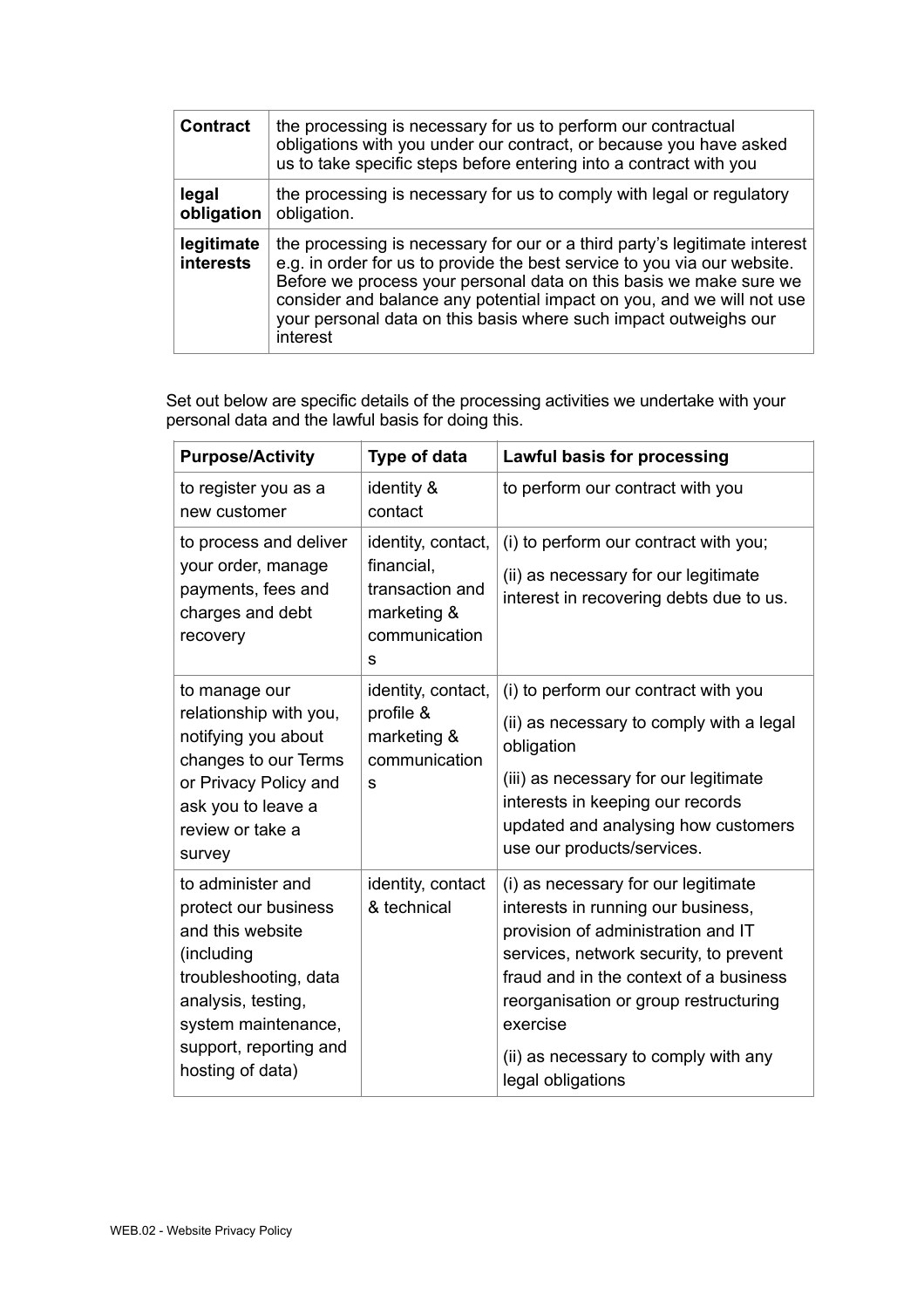| to deliver relevant<br>website content/<br>advertisements to you<br>and measure or<br>understand the<br>effectiveness of our<br>advertising           | identity, contact,<br>profile, usage,<br>marketing &<br>communication<br>s & technical | as necessary for our legitimate interests<br>in studying how customers use our<br>products/services, to develop them, to<br>grow our business and to inform our<br>marketing strategy                                       |
|-------------------------------------------------------------------------------------------------------------------------------------------------------|----------------------------------------------------------------------------------------|-----------------------------------------------------------------------------------------------------------------------------------------------------------------------------------------------------------------------------|
| to use data analytics<br>to improve our<br>website, products/<br>services, marketing,<br>customer relationships<br>and experiences                    | technical &<br>usage                                                                   | as necessary for our legitimate interests<br>to define types of customers for our<br>products and services, to keep our<br>website updated and relevant, to<br>develop our business and to inform our<br>marketing strategy |
| to make suggestions<br>and recommendations<br>to you about goods or<br>services that may be<br>of interest to you,<br>including promotional<br>offers | identity, contact,<br>technical,<br>usage & profile                                    | as necessary for our legitimate interests<br>to develop our products/services and<br>grow our business                                                                                                                      |

# <span id="page-6-0"></span>**Part 3: Your legal rights**

You have the following legal rights in relation to your personal data:

| access your<br>data | you can ask for access to and a copy of your personal data and<br>can check we are lawfully processing it                                                |  |
|---------------------|----------------------------------------------------------------------------------------------------------------------------------------------------------|--|
| correction          | you can ask us to correct any incomplete or inaccurate personal<br>data we hold about you                                                                |  |
| erasure             | you can ask us to delete or remove your personal data where:                                                                                             |  |
|                     | there is no good reason for us continuing to process it;<br>(a)                                                                                          |  |
|                     | you have successfully exercised your right to object (see<br>(b)<br>below);                                                                              |  |
|                     | we may have processed your information unlawfully; or<br>(C)                                                                                             |  |
|                     | we are required to erase your personal data to comply with<br>(d)<br>local law.                                                                          |  |
|                     | We may not always be able to comply with your request for<br>(e)<br>specific legal reasons, which will be notified to you at the<br>time of your request |  |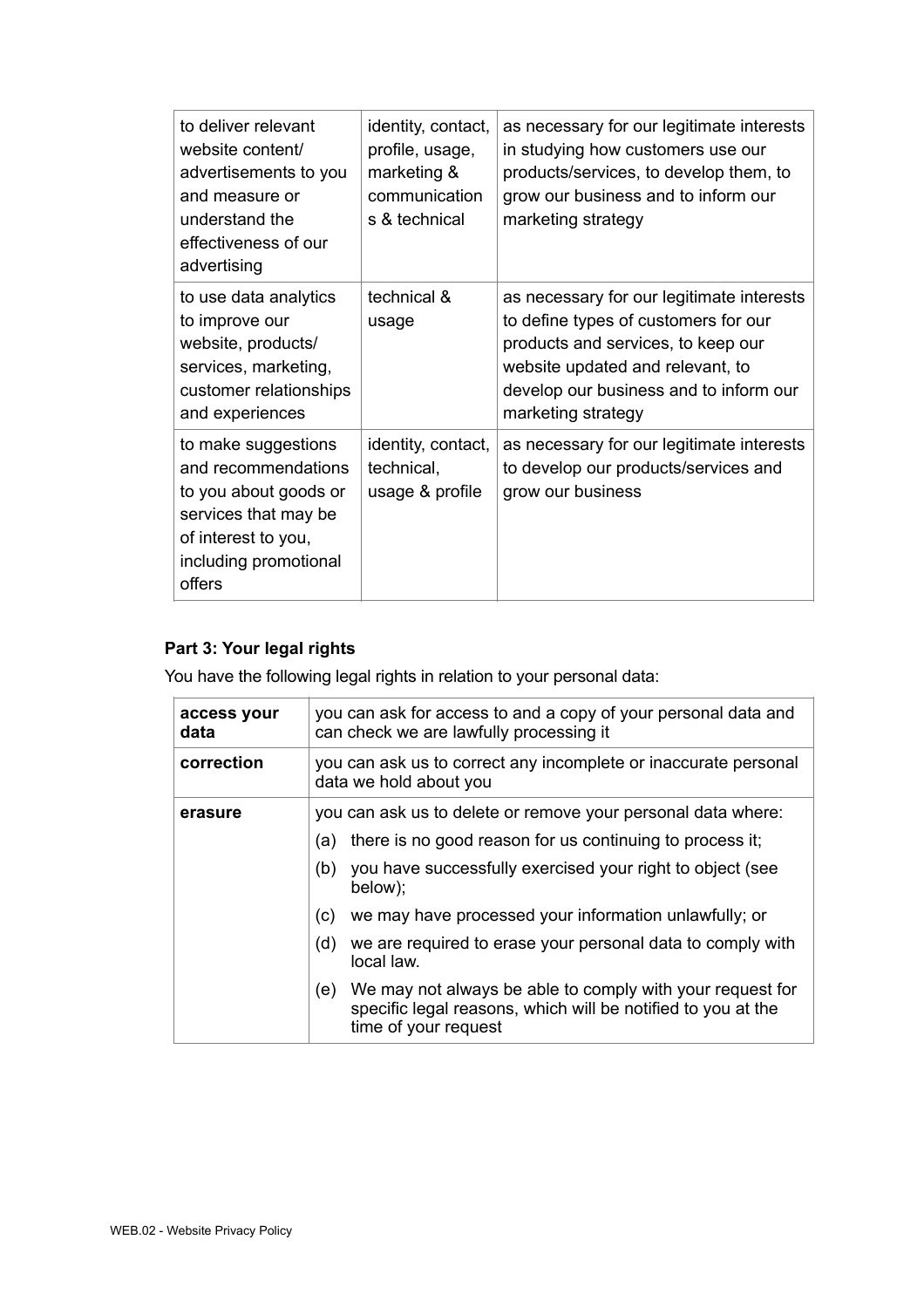| object                   | you can object to the processing of your personal data where:                                                                                                                                                                                                                                                                                                  |  |
|--------------------------|----------------------------------------------------------------------------------------------------------------------------------------------------------------------------------------------------------------------------------------------------------------------------------------------------------------------------------------------------------------|--|
|                          | where we are relying on our legitimate interest (or those of a<br>(a)<br>third party) as the basis for processing your personal data, if<br>you feel it impacts on your fundamental rights and<br>freedoms:                                                                                                                                                    |  |
|                          | where we are processing your personal data for direct<br>(b)<br>marketing purposes.                                                                                                                                                                                                                                                                            |  |
|                          | in some cases, we may demonstrate that we have<br>(c)<br>compelling legitimate grounds to process your information<br>which override your rights and freedoms, and, in such<br>circumstances, we can continue to process your persona<br>data for such purposes                                                                                                |  |
| restrict<br>processing   | you can ask us to us to suspend or restrict the processing of<br>your personal data, if:                                                                                                                                                                                                                                                                       |  |
|                          | (a)<br>you want us to establish the accuracy of your personal data;                                                                                                                                                                                                                                                                                            |  |
|                          | (b)<br>our use of your personal data is unlawful, but you do not<br>want us to erase it:                                                                                                                                                                                                                                                                       |  |
|                          | you need us to hold your personal data (where we no longer<br>(c)<br>require it) as you need it to establish, exercise or defend<br>legal claims; or                                                                                                                                                                                                           |  |
|                          | you have objected to our use of your personal data, but we<br>(d)<br>need to verify whether we have overriding legitimate<br>grounds to use it                                                                                                                                                                                                                 |  |
| request a<br>transfer    | you can request a transfer of your personal data which is held in<br>an automated manner and which you provided your consent for<br>us to process such personal data or which we need to process to<br>perform our contact with you, to you or a third party. We will<br>provide your personal data in a structured, commonly used,<br>machine-readable format |  |
| withdraw your<br>consent | you can withdraw your consent at any time (where we are relying<br>on consent to process your personal data). This does not affect<br>the lawfulness of any processing carried out before you withdraw<br>your consent                                                                                                                                         |  |

#### <span id="page-7-0"></span> **Part 4: Third Parties**

| service<br>providers                                                                 | acting as processors or controllers based in the EEA but also<br>around the world who provide Financial services and IT and<br>system administration services.                                              |
|--------------------------------------------------------------------------------------|-------------------------------------------------------------------------------------------------------------------------------------------------------------------------------------------------------------|
| professional<br>advisors                                                             | acting as processors or joint controllers including lawyers,<br>bankers, auditors and insurers based in the United Kingdom<br>who provide consultancy, banking, legal, insurance and<br>accounting services |
| <b>HM Revenue &amp;</b><br>Customs,<br>regulators and<br>other<br><b>authorities</b> | acting as processors or joint controllers based in the EEA who<br>require reporting of processing activities in certain<br>circumstances                                                                    |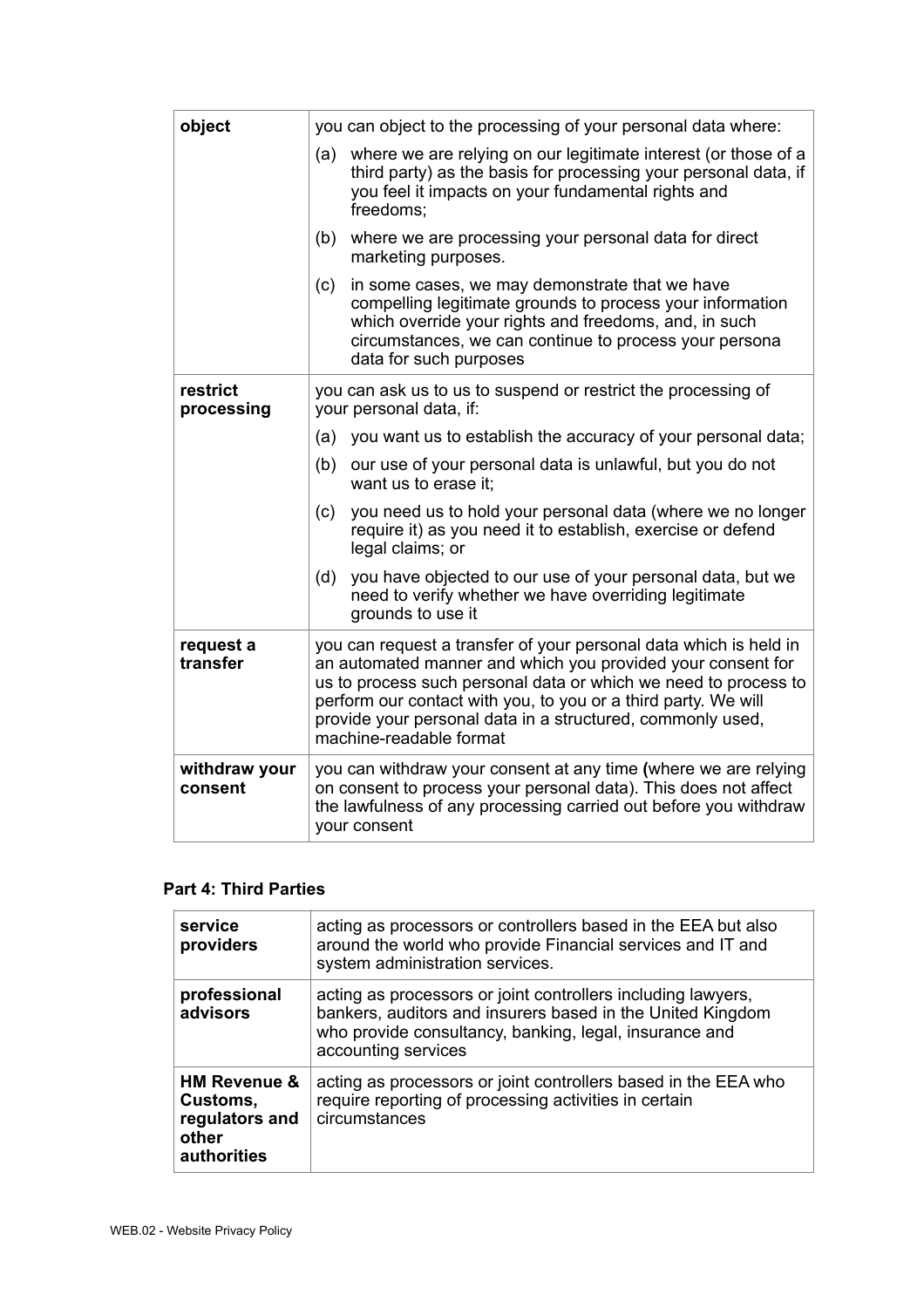| third parties | third parties whom we may choose to sell, transfer, or merge<br>parts of our business or our assets. Alternatively, we may seek<br>to acquire other businesses or merge with them. If a change<br>happens to our business, then the new owners may use your |
|---------------|-------------------------------------------------------------------------------------------------------------------------------------------------------------------------------------------------------------------------------------------------------------|
|               | personal data in the same way as set out in this Privacy Policy                                                                                                                                                                                             |

#### <span id="page-8-0"></span> **Part 5: Glossary**

|                                           | aggregated data information such as statistical or demographic data which may be<br>derived from personal data, but which cannot by itself identify a<br>data subject                  |
|-------------------------------------------|----------------------------------------------------------------------------------------------------------------------------------------------------------------------------------------|
| controller                                | a body that determines the purposes and means of processing<br>personal data                                                                                                           |
| data subject                              | an individual living person identified by personal data (which will<br>generally be you)                                                                                               |
| personal data                             | information identifying a data subject from that data alone or with<br>other data we may hold but it does not include anonymised or<br>aggregated data                                 |
| processor                                 | a body that is responsible for processing personal data on behalf<br>of a controller                                                                                                   |
| special<br>categories of<br>personal data | information about race, ethnicity political opinions, religious or<br>philosophical beliefs, trade union membership, health, genetic,<br>biometric data, sex life, sexual orientation. |
| <b>ICO</b>                                | Information Commissioner's Office, the UK's supervisory<br>authority for data protection issues                                                                                        |

#### **10. Changes to this Policy**

10.1. Nord Sloane Venture reserves the right to change this Privacy Policy as we may deem necessary from time to time or as may be required by law. Any changes will be immediately posted on the Web Site and you are deemed to have accepted the terms of the Policy on your first use of the Web Site following the alterations.

#### **11. Cookies**

- 11.1. Nord Sloane Venture may set and access Cookies on your computer. Firstparty Cookies that may be placed on your computer are detailed in Schedule 2 and third-party Cookies that may be placed on your computer are detailed in Schedule 2.
- 11.2. All Cookies used by the Web Site are used in accordance with the provisions of the Privacy and Electronic Communications (EC Directive) Regulations 2003 as amended by the Privacy and Electronic Communications (EC Directive) (Amendment) Regulations 2011.
- 11.3. Nord Sloane Venture has carefully chosen these Cookies and uses them to facilitate certain functions and features of the Web Site. [We also use Cookies for analytics purposes. These Cookies track your movements and activities on the Web Site and are designed to give us a better understanding of our users, thus enabling us to improve the Web Site and our services.
- 11.4. If you want to delete cookies follow the instructions at third-party information sites, such as [How to Clear Your Browser's Cookies](https://m.wikihow.com/Clear-Your-Browser%27s-Cookies). If you wish to disable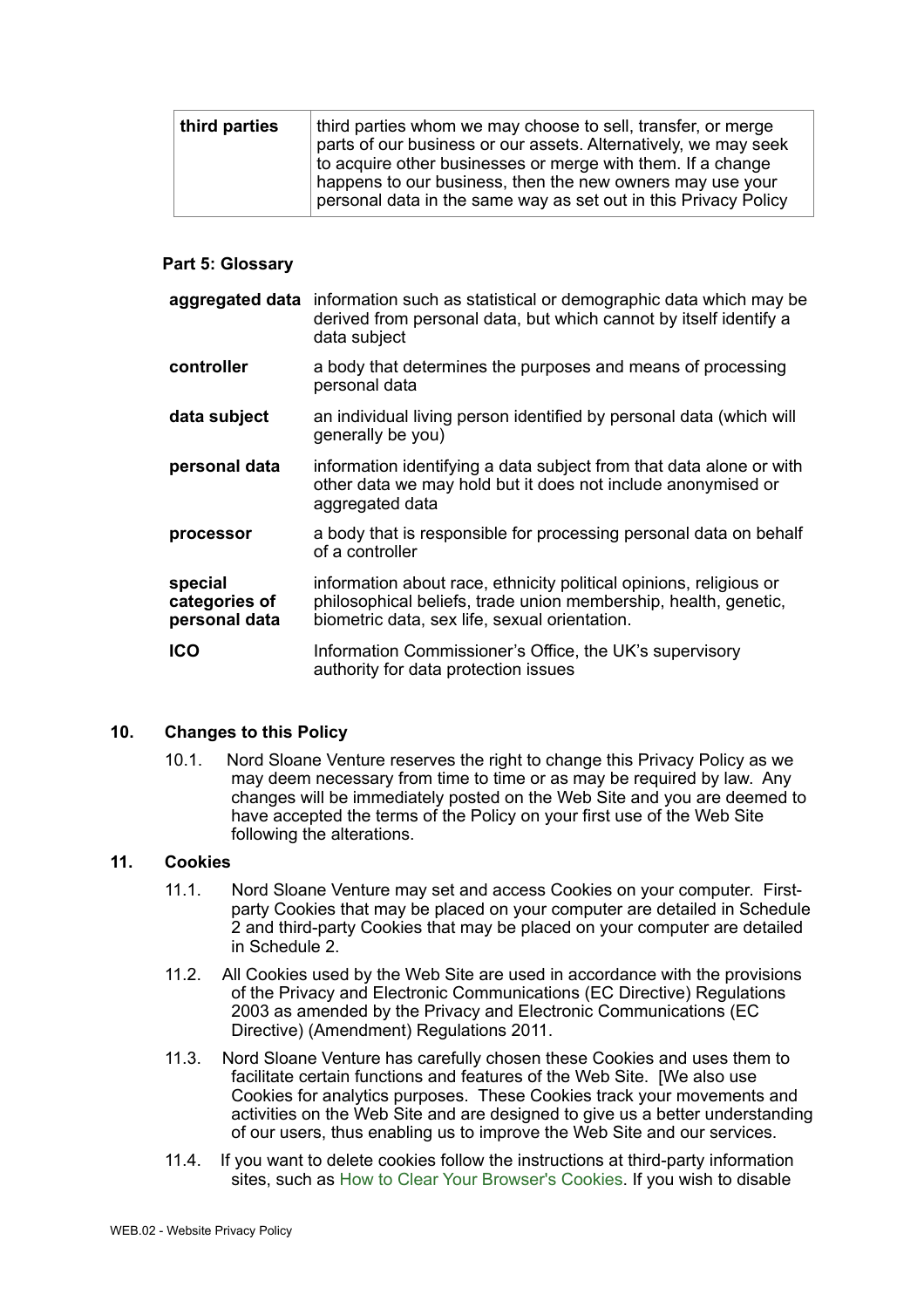your browser from receiving cookies follow the instructions at [How to Disable](https://m.wikihow.com/Disable-Cookies)  [Cookies.](https://m.wikihow.com/Disable-Cookies) Note that if you set your browser to disable cookies, you may not be able to access certain parts of our Service and other parts of our Service may not work properly.

- 11.5. Certain features of the Web Site depend upon Cookies to function and are deemed, within the law, to be strictly necessary. These Cookies are detailed in Schedule 2A. You will not be asked for your consent to place these Cookies however you may still disable cookies via your web browser's settings, as set out in sub-Clause 11.4.
- 11.6. You can choose to enable or disable Cookies in your web browser. By default, your browser will accept Cookies, however this can be altered. For further details please consult the help menu in your browser. Disabling Cookies may prevent you from using the full range of Services available on the Web Site.
- 11.7. You may delete Cookies at any time however you may lose any information that enables you to access the Web Site more quickly.
- 11.8. The Web Site uses the third-party Cookies detailed in Schedule 3 for the purposes described therein. These Cookies are not integral to the services provided by the Web Site to you and may be blocked at your choosing via your internet browser's privacy settings or via your response to the request for consent detailed in sub-Clause 11.2.
- 11.9. It is recommended that you ensure that your internet browser is up-to-date and that you consult the help and guidance provided by the developer of your browser if you are unsure as to how to adjust your privacy settings.

| <b>Name of Cookie</b> | <b>Purpose</b>                     |
|-----------------------|------------------------------------|
| TS0164caf1            | Security                           |
| SSR-caching           | Indicates how a site was rendered. |
| smSession             | Identifies logged in site members  |
| $TS^*$                | Security                           |
| TS01*******           | Security                           |
| TS01e85bed            | Security                           |

## **Schedule 2: First-Party Cookies**

#### **Schedule 2A: Strictly Necessary Cookies**

| <b>Name of Cookie</b> | <b>Purpose</b>                                                                                                                                                          |
|-----------------------|-------------------------------------------------------------------------------------------------------------------------------------------------------------------------|
| ForceFlashSite        | When viewing a mobile site (old mobile<br>under m.domain.com) it will force the server<br>to display the non-mobile version and avoid<br>redirecting to the mobile site |
| hs                    | Security                                                                                                                                                                |
| smSession             | Persistent (Two days or two weeks)                                                                                                                                      |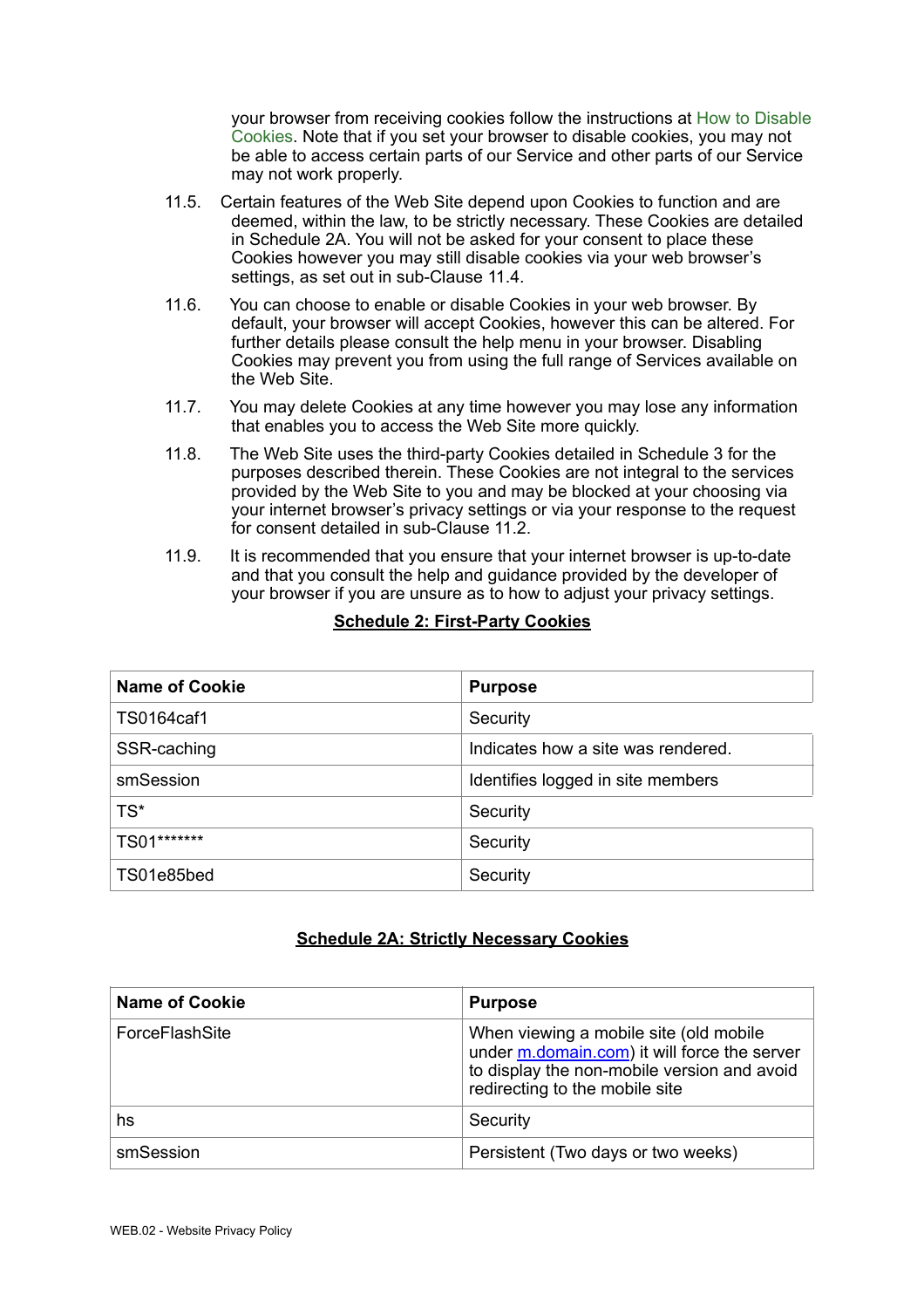| <b>XSRF-TOKEN</b> | Security. AngularJS uses a convention to<br>address CSRF. If the server sends<br>a cookie with the name XSRF-TOKEN, the<br>AngularJS \$http service adds<br>the cookie value to a header when it sends<br>a request to the server. This process is<br>automatic.     |
|-------------------|----------------------------------------------------------------------------------------------------------------------------------------------------------------------------------------------------------------------------------------------------------------------|
| testcookie        | This is a very generic cookie name that<br>could relate to a number of different uses.<br>However in most cases it would be a<br>session cookie designed to test whether a<br>browser is set to accept first party cookies.                                          |
| TS01f6b952        | 2 hs, XSRF-TOKEN and TS01f6b952 are<br>session <b>cookies</b> that help make a website<br>usable by enabling basic functions like page<br>navigation and access to secure areas of<br>the website. The website<br>cannot function properly without<br>these cookies. |
| TS8ff51b54027     | Functionality                                                                                                                                                                                                                                                        |

## **Schedule 3: Third-Party Cookies**

| <b>Name of Cookie</b>                                      | <b>Name of Provider</b> | <b>Purpose</b>                                                                                                                                                                                                                                                                          |
|------------------------------------------------------------|-------------------------|-----------------------------------------------------------------------------------------------------------------------------------------------------------------------------------------------------------------------------------------------------------------------------------------|
| wix visitor analytics c9c5f1dd3<br>a3f73d41befa47c7ba7e5b8 | <b>WIX</b>              | Analytics                                                                                                                                                                                                                                                                               |
| svSession                                                  | Google                  | Identifies unique visitors and<br>tracks a visitor's sessions on<br>a site                                                                                                                                                                                                              |
| _ga                                                        | Google                  | This <b>cookie</b> is used to<br>distinguish unique users by<br>assigning a randomly<br>generated number as a client<br>identifier. It is included in<br>each page request in a site<br>and used to calculate visitor,<br>session and campaign data<br>for the sites analytics reports. |
| _gat                                                       | Google                  | gat cookie is used for<br>throttling analytics requests<br>to limit requests being sent<br>from your browser to Google<br>services. Cookies have a<br>few limitations that may<br>cause over-reporting in the<br>number of users.                                                       |